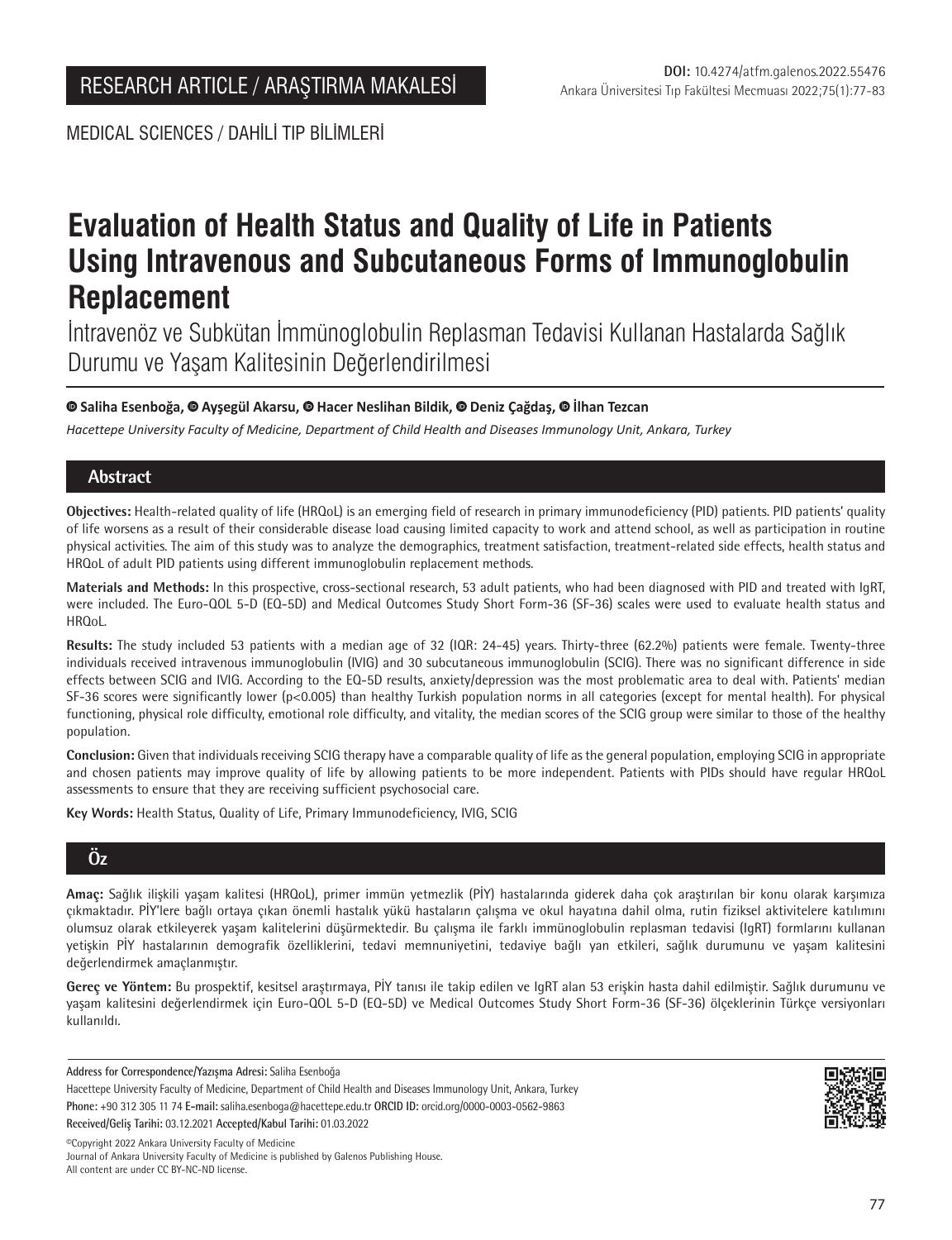**Bulgular:** Çalışmaya medyan yaşı 32 (IQR: 24-45) olan 53 hasta dahil edildi. Otuz üç (%62,2) hasta kadındı. Yirmi üç kişiye intravenöz immünogülobin (IVIG) ve 30 subkütan immünoglobulin (SCIG) verildi. SCIG ve IVIG arasında yan etkiler açısından anlamlı bir fark yoktu. EQ-5D sonuçlarına göre kaygı/depresyon en sorunlu alandı. Hastaların medyan SF-36 puanları, tüm kategorilerde (ruh sağlığı hariç) sağlıklı Türk popülasyonu normlarından anlamlı derecede düşüktü (p<0,005). Fiziksel işlevsellik, fiziksel rol güçlüğü, duygusal rol güçlüğü ve canlılık için SCIG grubu medyan puanları sağlıklı popülasyona benzerdi.

**Sonuç:** SCIG tedavisi alan bireylerin genel popülasyonla benzer bir yaşam kalitesine sahip olduğu göz önüne alındığında, uygun ve seçilmiş hastalarda SCIG kullanılması, hastaların daha bağımsız olmasına izin vererek yaşam kalitesini iyileştirebilir. PİY'li hastalarda, yaşam kalitesi düzenli olarak değerlendirilmeli ve yeterli psikososyal bakım sağlanmalıdır.

**Anahtar Kelimeler:** Sağlık Durumu, Yaşam Kalitesi, İmmünoglobulin Replasman Tedavisi, IVIG, SCIG

# **Introduction**

Quality of life (QoL) is a term that refers to an individual's personal satisfaction with his/her adaptation to life and represents the personal reactions to the diseases's physical, mental, and social consequences (1). The term "health related QoL (HRQoL)" refers to a multifaceted concept that attempts to describe the impact of a disease on a patient's life. The simplest definition of HRQoL is "perceived health". The patient's perception and functional impairments as a result of the disease are two main factors that have an impact on the HRQoL (2).

The development of more treatment options for chronic illnesses has prolonged patient survival, but in this situation the patient has to live with the disease. Primary immunodeficiencies (PIDs) are chronic diseases, including a heterogenous group of disorders. PIDs may manifest with recurrent/severe infections, autoimmune disorders, allergic diseases, autoinflammation, lymphoproliferation, or malignancies (3). As a result, PID patients have a significant disease burden. Impaired patients' ability to work and attend school, as well as participation in routine physical activities, all contribute to a decline in PID patients' QoL. The deterioration in QoL is often worsened by diagnostic delays and disease-related comorbidities (4). HRQoL is a growing area of investigation in patients with PID.

A lifelong immunoglobulin replacement treatment is necessary for certain patients with PID. Subcutaneous and intravenous immunoglobulin (SCIG and IVIG) replacement therapies are both effective in avoiding infections. However research data shows that patients who receive these treatments have a worse QoL in terms of mental and physical health (5).

The purpose of this study was to assess the demographic characteristics, treatment satisfaction and treatment-related side effects, health status and HRQoL of adult patients with PID who were using different methods of immunoglobulin replacement therapy.

# **Patients and Methods**

#### **Patients and Study Design**

This prospective, cross-sectional study included 53 adult patients who were diagnosed with PID and treated with immunoglobulin replacement in Hacettepe University Faculty of Medicine, Department of Pediatric Immunology. Between June and September 2021, participants were questioned at outpatient control visits. Each patient provided informed consent to participate in the study. Socio-demographic data ascertained included age, gender, BMI and education level, economic status, number of hospital admissions in the precing year, number of oral or intravenous antibiotic use episode in the precing year, side effects experienced during immunoglobulin replacement therapy, degree of satisfaction with the immunoglobulin form used, and the reason for preference of that immunoglobulin form. This study was approved by the Ethics Committee of Hacettepe University Faculty of Medicine (GO 21/1238).

#### **Outcome Measures**

The Euro-QOL 5-D (EQ-5D) scale was used to evaluate health status and HRQoL. The EQ-5D assesses health status in terms of five dimensions of health including mobility, self-care, usual daily activities, pain/discomfort, and anxiety/depression. A triple Likert scale was used for each item on the measure. It is also possible to determine the health benefit index score by looking at the distribution of responses to these dimensions. The second section of the EQ-5D questionnaire is a typical vertical 20-cm VAS calibrated from 'the worst health you can imagine' (score 0) to 'the best health you can imagine' (score 100) at the apex.

Patients are asked to mark an X on the scale to reflect their current state of health and enter the result in an adjacent box. The EuroQoL working group created the EQ-5D in 1990 (6). Eser et al. (7) investigated the reliability and validity of Turkish and established community norm values in 2007.

HRQoL was assessed using the Medical Outcomes Study Short Form-36 (SF-36), a commonly used generic scale. Ware and Sherbourne designed the SF-36 in 1992 (8), and a Turkish reliability and validity assessment was conducted in 1999 (9). The SF-36 is a self-report scale that covers eight dimensions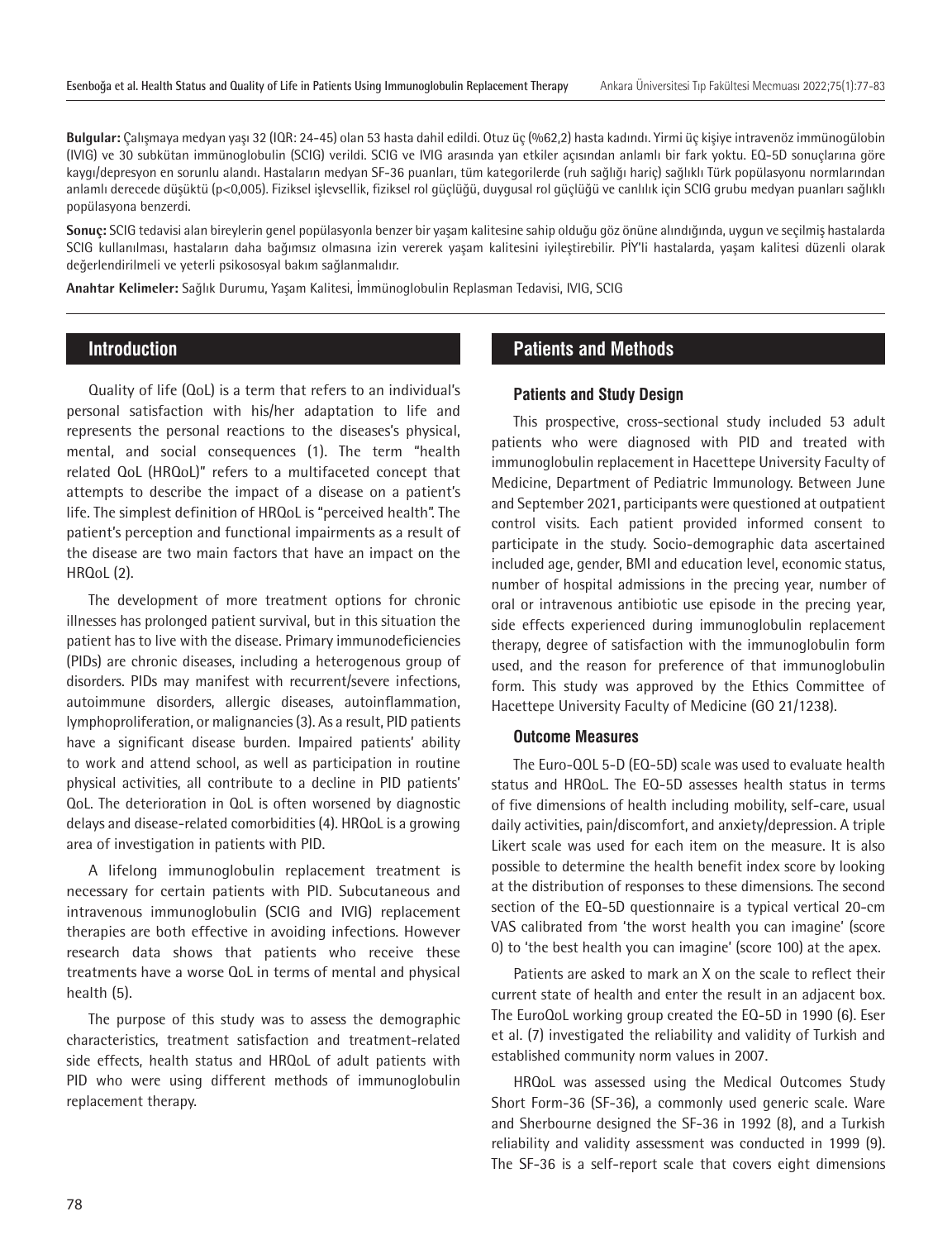of health using 36 items. These categories include physical functioning, social functioning, role difficulties (physical and emotional), mental health, vitality, pain, and overall perception of health. The scale measures health on a scale of 0 to 100, with a higher score indicating better health. Demiral et al. (10) defined SF-36 community norm values for Turkish society in 2006.

#### **Statistical Analysis**

The study's demographic data were represented as a percentage or as a number. Categorical variables were compared using the chi-square or Fisher-Exact test, and numerical variables using the Mann-Whitney U test, a non-parametric test for two-group comparisons, or the Kruskall-Wallis test for three-group comparisons. The t-test was used to compare patients on characteristics such as gender, education level, economic status, and immunoglobulin forms used. The single value t-test was used to compare the patients' QoL scale scores to community norm values. The statistical analysis was carried out using the SPSS 21.0, and the graphics were created using the Prism 5.0 program.

#### **Results**

#### **Socio-demographic and Clinical Characteristics**

The research enrolled 53 individuals with a median age of 32 years (IQR: 24-45). Thirty-three patients (62.2%) were female. There were 23 patients using IVIG, 21 receiving SCIG, and 9 using facilitated SCIG (fSCIG). Because the fSCIG group had a limited number of patients, analyzes were conducted by combining the SCIG and fSCIG groups. Table 1 summarizes the socio-demographic and clinical characteristics of the patients. In groups receiving SCIG and IVIG, the distribution of gender, diagnosis, BMI, education level, and economic status was similar.

In terms of side effects during immunoglobulin replacement therapy (IgRT), there was no significant difference between the SCIG and IVIG groups. No side effects were reported by 35.8% of individuals. Figure 1 presents IgRT-related side effects in detail. Local side effects such as swelling (63.3%), hyperemia (53.3%), and burning/itching (43.3%) were the most often reported in the SCIG group. The most frequently reported side effects in the IVIG group were headache (47.8%), wear-off effect (34.8%), and back pain (21.7%). There was no risk factor identified in the logistic regression analysis for the emergence of adverse effects in patients receiving IgRT.

The patients' level of satisfaction with the immunoglobulin form they used was assessed using a visual analogue scale ranging from 0 to 10. The SCIG group had a median score of 9 (8-10), whereas the IVIG group had a median score of 8 (7- 9), with no statistically significant difference in scores between the groups. The patients were questioned if the immunoglobulin form they used was their own preference or a doctor's suggestion. The proportion of patients who preferred the SCIG form was 36.7%; the rate for those who preferred the IVIG form was 17.4 %; the difference was not statistically significant



**Figure 1:** Distribution of adverse events reported by patients in the IVIG and SCIG groups SCIG: Subcutaneous immunoglobulin, IVIG: intravenous immunoglobulin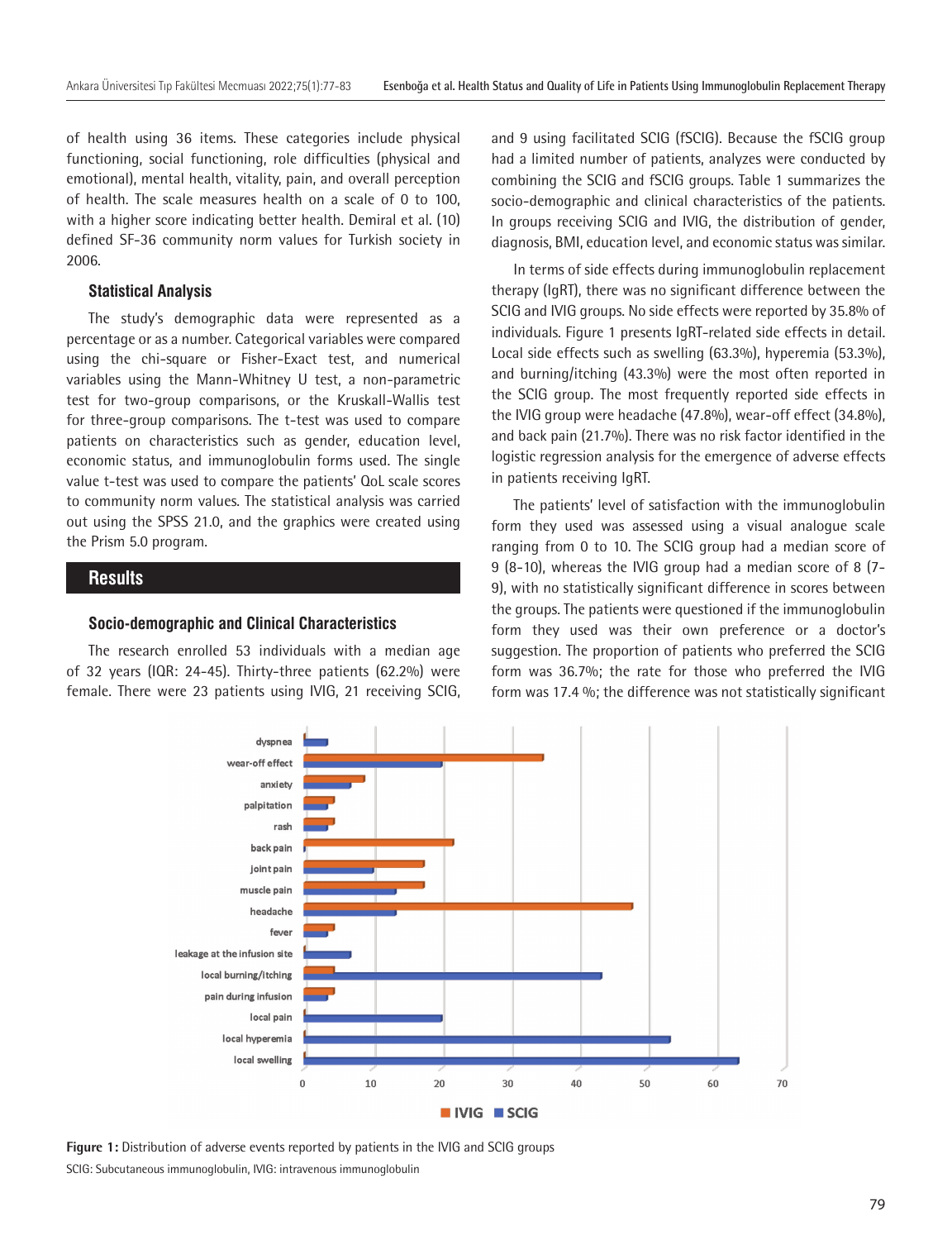(Table 2). The reasons why patients preferred the immunoglobulin forms they utilize are summarized in Figure 2. The most often stated reason for selecting the SCIG form is a reduction in the frequency of hospital visits and independence and autonomy; the most commonly quoted reason for choosing the IVIG form is a reduction in infections, less local side effects.

#### **Assessment of Health Status**

According to the EQ-5D results, 79.2% of the patients reported no problems in mobility, 98.1% in self-care, 73.5% in usual daily activities, 62.2% in pain/discomfort, 62.2% in anxiety/depression. There was no difference in areas of difficulty between the IVIG and SCIG groups. Anxiety/depression was the most problematic area to deal with. Table 3 displays the distribution of EQ-5D answers. There was no significant differences in mean or median values for the EQ-5D health index or VAS score between the SCIG and IVIG groups. The EQ-5D health index score for the entire patient group was  $0.88\pm0.14$ , which was similar to the Turkish population norm values  $(0.8 + 0.1)$ .

#### **Assessment of Quality of Life**

Figure 3 illustrates the SF-36 scale scores of patients in the SCIG and IVIG groups and healthy Turkish population. Compared to healthy Turkish population norm scores, patients' median scores were significantly lower (p<0.005) in all categories (except for mental health). However, when the IVIG and SCIG groups were compared with Turkish norm values individually, the SCIG group median scores were found to be similar to the healthy population in the categories of physical functioning, physical role difficulty, emotional role difficulty, and vitality (p=0.059-0.319). Patients received the highest score in the physical functionality category, but the lowest score in the overall perception of health. The groups were compared to one another and to the normative standards of Turkish society. The SCIG group's median scores for emotional role difficulties (p=0.037), and social functioning (p=0.006) were higher than those in the IVIG group.

#### **Discussion**

QoL and health status in PIDs have previously received little attention in our country. In this study, we analyzed the

| Table 1: Demographical characteristics of the patients                                                                                                             |                          |                         |                         |       |  |  |  |
|--------------------------------------------------------------------------------------------------------------------------------------------------------------------|--------------------------|-------------------------|-------------------------|-------|--|--|--|
|                                                                                                                                                                    | <b>Total</b><br>$(n=53)$ | <b>SCIG</b><br>$(n=30)$ | <b>IVIG</b><br>$(n=23)$ | p     |  |  |  |
| Male/female                                                                                                                                                        | 20/33                    | 11/19                   | 9/14                    | 0.854 |  |  |  |
| BMI, n (%)                                                                                                                                                         |                          |                         |                         |       |  |  |  |
| Underweight                                                                                                                                                        | 7(13.2)                  | 5(16.7)                 | 2(8.7)                  |       |  |  |  |
| Normal                                                                                                                                                             | 32 (60.4)                | 20(66.7)                | 12(52.2)                | 0.069 |  |  |  |
| Overweight                                                                                                                                                         | 10 (18.9)                | 2(6.7)                  | 8(34.8)                 |       |  |  |  |
| Obese                                                                                                                                                              | 4(7.5)                   | 3(10)                   | 1(4.3)                  |       |  |  |  |
| Diagnosis, n (%)                                                                                                                                                   |                          |                         |                         |       |  |  |  |
| <b>CID</b>                                                                                                                                                         | 3(5.7)                   |                         | 3(13)                   |       |  |  |  |
| <b>CVID</b>                                                                                                                                                        | 39 (73.9)                | 22(73.3)                | 17(73.9)                |       |  |  |  |
| <b>XLA</b>                                                                                                                                                         | 2(3.8)                   | 2(6.7)                  |                         | 0.092 |  |  |  |
| Hyper IgM                                                                                                                                                          | 4(7.5)                   | 4(13.3)                 |                         |       |  |  |  |
| Others                                                                                                                                                             | 5(9.4)                   | 2(6.7)                  | 3(13)                   |       |  |  |  |
| Education level n (%)                                                                                                                                              |                          |                         |                         |       |  |  |  |
| Primary                                                                                                                                                            | 5(9.4)                   | 3(10)                   | 2(8.7)                  |       |  |  |  |
| Secondary                                                                                                                                                          | 4(7.5)                   | 2(6.7)                  | 2(8.7)                  | 0.323 |  |  |  |
| High school                                                                                                                                                        | 16 (30.2)                | 12(40)                  | 4(17.4)                 |       |  |  |  |
| University                                                                                                                                                         | 28 (52.8)                | 13(43.3)                | 15(65.2)                |       |  |  |  |
| Economic status, n (%)                                                                                                                                             |                          |                         |                         |       |  |  |  |
| Low income                                                                                                                                                         | 12 (22.6)                | 9(30)                   | 3(13)                   |       |  |  |  |
| Middle income                                                                                                                                                      | 32 (60.4)                | 14(46.7)                | 18 (78)                 | 0.066 |  |  |  |
| High income                                                                                                                                                        | 9(17)                    | 7(23.3)                 | 2(8.7)                  |       |  |  |  |
| Side effects during                                                                                                                                                |                          |                         |                         |       |  |  |  |
| IgRT, n (%)                                                                                                                                                        | 34 (64.2)                | 20(66.7)                | 14(60.9)                | 0.663 |  |  |  |
| RML: Rody mass index CID: Combined immunodeficiency CVID: Common variable immunodeficiency JePT: Immunodebulin replacement therapy JVIG: Intravenous immunodebulin |                          |                         |                         |       |  |  |  |

BMI: Body mass index, CID: Combined immunodeficiency, CVID: Common variable immunodeficiency, IgRT: Immunoglobulin replacment therapy, IVIG: Intravenous immunoglobulin, SCIG: Subcutaneous immunoglobulin, XLA: X linked agammaglobulinemia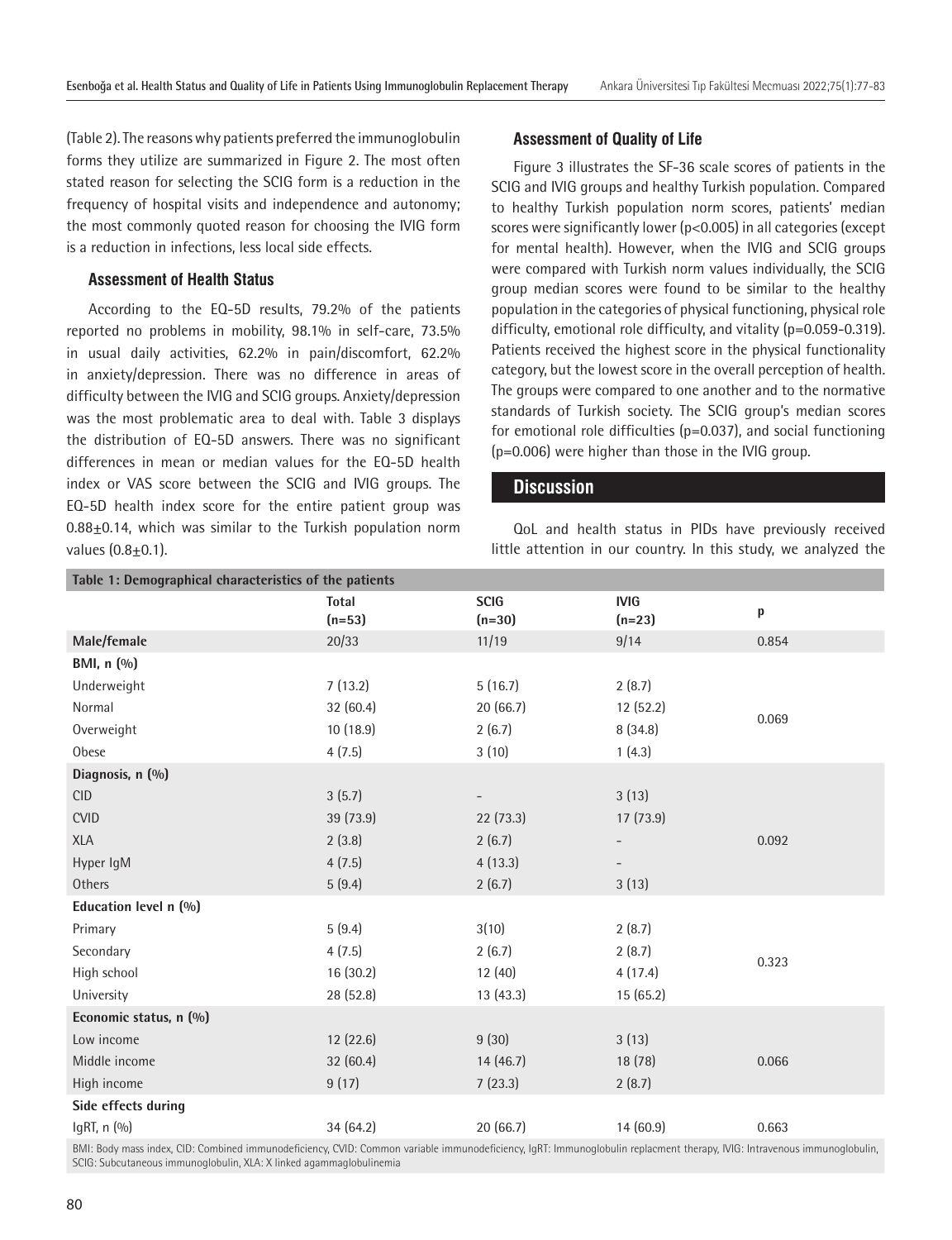QoL of patients diagnosed with PID and treated with various immunoglobulin replacement approaches. When compared to the healthy Turkish population, the QoL was found to be worse in PID patients under IGRT. The HRQoL in the SCIG group was better than in the IVIG group and comparable to the healthy population.

Immunoglobulin replacement therapy, regardless of the route of administration, improves survival and mortality in patients with PID (11). This is further confirmed by our study's high treatment satisfaction scores for both the SCIG and IVIG groups. The patients had a variety of mild or moderate side effects during their IgRT therapy. However there was no evidence that these side effects had a negative impact on their treatment satisfaction. Treatment related local side effects were noticed more frequently in the SCIG group than in the IVIG group, as expected; headache, wear off effect, and back pain were observed more frequently in the IVIG group. There were no risk factors identified that may have predicted the occurrence of side effects.

| Table 2: Treatment selection and satisfaction of patients with their treatment method |           |             |    |             |    |               |       |  |  |
|---------------------------------------------------------------------------------------|-----------|-------------|----|-------------|----|---------------|-------|--|--|
|                                                                                       | Total     | <b>SCIG</b> |    | <b>IVIG</b> |    |               |       |  |  |
|                                                                                       | n         | 0/0         | n  | 0/0         | n  | $\frac{0}{0}$ |       |  |  |
| Doctor's apvice                                                                       | 38        | 71.7        | 19 | 63.3        | 19 | 82.6          | 0.123 |  |  |
| Patient's choice                                                                      | 15        | 28.3        | 11 | 36.7        | 4  | 17.4          |       |  |  |
| Satisfaction level with the Ig form                                                   | $9(8-10)$ | $9(8-10)$   |    | $8(7-9)$    |    | 0.052         |       |  |  |

#### **Table 3: Distribution of EQ-5D answers in SCIG and IVIG groups**

|                            | <b>SCIG</b>    |               |                            | <b>IVIG</b>     |               |                     |       |
|----------------------------|----------------|---------------|----------------------------|-----------------|---------------|---------------------|-------|
|                            | No problem     | Some problems | <b>Extreme</b><br>problems | No problem      | Some problems | Extreme<br>problems | p     |
| Mobility                   | $26(86.7\%)$   | $4(13.3\%)$   |                            | $16(69.6\%)$    | $7(30.4\%)$   |                     | 0.128 |
| Self-care                  | $29(96.7\%)$   | $1(3.3\%)$    |                            | 23 (100%)       |               |                     | 0.283 |
| Usual daily activities     | $24(80\%)$     | $6(20\%)$     |                            | $15(65.2\%)$    | $8(34.8\%)$   |                     | 0.226 |
| Pain/Discomfort            | $20(66.7\%)$   | $10(33.3\%)$  |                            | $13(56.5\%)$    | $10(43.5\%)$  |                     | 0.45  |
| Anxiety/Depression         | $21(70\%)$     | $9(30\%)$     |                            | $12(5.2\%)$     | $9(39.1\%)$   | $2(8.7\%)$          | 0.166 |
| EQ-VAS score median (IQR)  | $87.5(70-100)$ |               |                            | 70 (60-90)      |               |                     | 0.052 |
| EQ-VAS score mean $\pm$ SD | $82.1 + 16.7$  |               |                            | $73.26 + 16.62$ |               |                     | 0.062 |
| EQ-5D health index mean+SD | $0.91 + 0.10$  |               |                            | $0.84 + 0.18$   |               |                     | 0.074 |



**Figure 2:** Reasons for patient preference and satisfaction in the IVIG and SCIG groups

SCIG: Subcutaneous immunoglobulin, IVIG: Intravenous immunoglobulin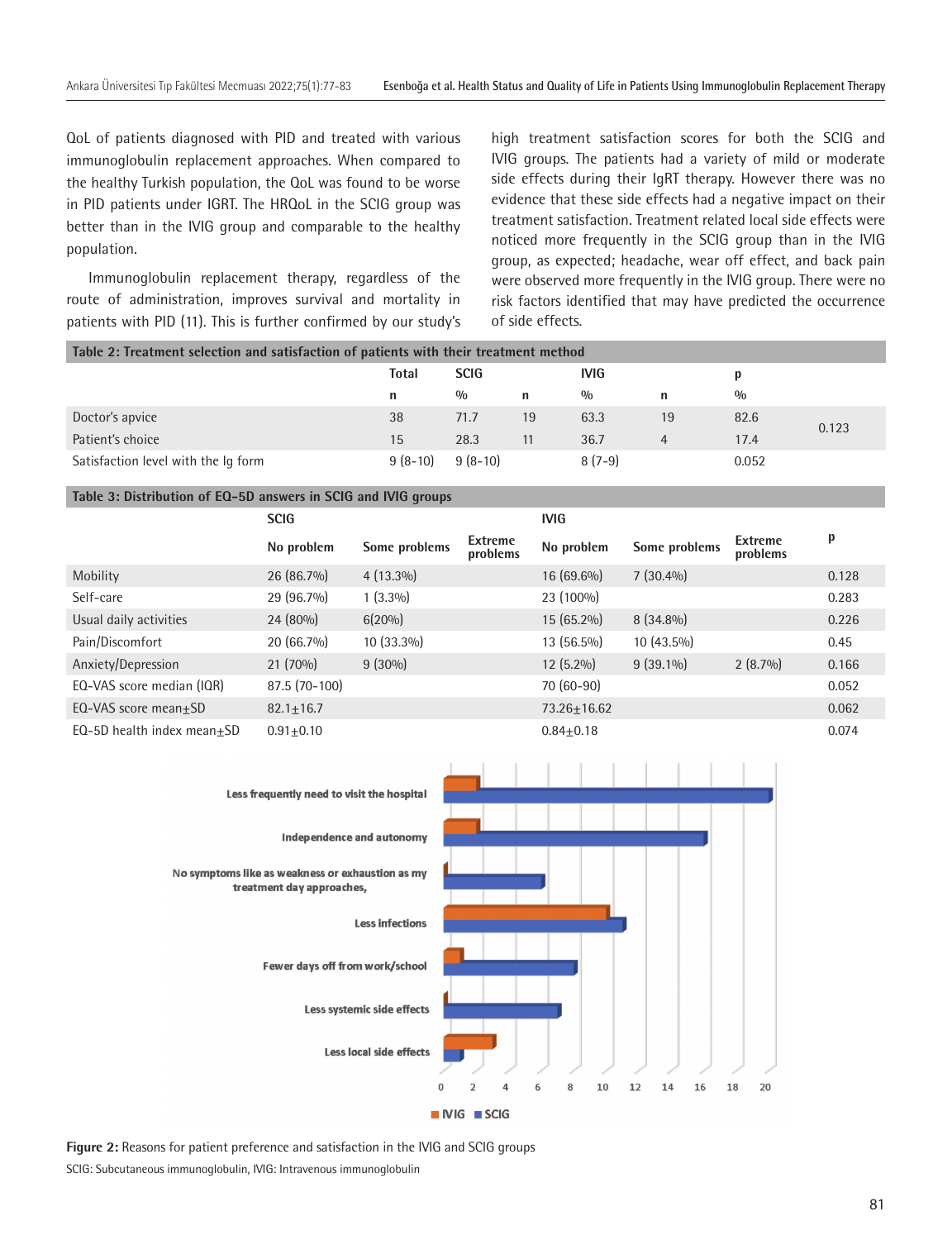

**Figure 3:** SF-36 scores of patients in the whole patient group, IVIG and SCIG groups, and healthy Turkish population norms SF-36: Short Form-36, SCIG: Subcutaneous immunoglobulin, IVIG: Intravenous immunoglobulin

The EQ-5D scale was used as a measure to assess QoL and health status. Health status evaluation, health index, and VAS scores of patients were found to be comparable to those of the general Turkish population. The EQ-5D scale revealed that the patients experienced difficulties, particularly in the areas of anxiety and depression. In a study conducted in patients with CVID, the researchers discovered that fatigue, anxiety, and social involvement were the most crucial features impacting the QoL of the participants (12). EO-VAS and EQ-5D health index scores were higher in the SCIG group than in the IVIG group, however it did not reach statistical significance.

In the assessment of HRQoL in PID patients, combining general and disease-specific measurements is an effective strategy (5). Therefore we also used the SF-36 to evaluate HRQoL. HRQoL in the SCIG group was shown to be comparable to that of the healthy population in our study. Previous research found that switching from IVIG to SCIG enhanced HRQoL in children and their parents (13,14).

While factors such as delayed diagnosis, other chronic comorbidities, stress, unemployment, recurrent infectious episodes, and chronic lung disease have a negative impact on QoL in PIDs, factors such as home treatment, independence, treatment comfort, and convenience of treatment have a positive impact (5). The proportion of patients who chose SCIG therapy as their treatment of choice was higher in our study;

the most often cited reasons were the desire to have fewer hospital visits, independence and autonomy.

When compared to the healthy population, patients with PID scored lower in most categories on the HRQoL assessment. The patients' HRQoL was shown to be affected, particularly in the area of overall health perception, emotional role difficulty and mental health. An Italian research analyzing individuals with CVID discovered that their health condition was worse than that of normal subjects. Overall, the Role-Physical and General Health measures were associated with worse clinical status and the duration of the disease had no effect on health status (15).

Patients with primary antibody deficiency were investigated in a research from Iran. They discovered that patients had considerably lower scores on several mental and physical components, and that patients with longer follow-up periods had greater mental component scores but continued to have poor physical component scores. There was no significant correlation between sex, age, and disease types with scores similar with our findings (16).

In a research published in 2016 that analyzed the QoL in patients with primary antibody deficiency before and after IgRT, 17 adult and 8 pediatric patients were included in the study. Improvements were observed in physical role difficulties as well as in overall perception of health and social functioning following IgRT (11). In our patient cohort, however, there was no